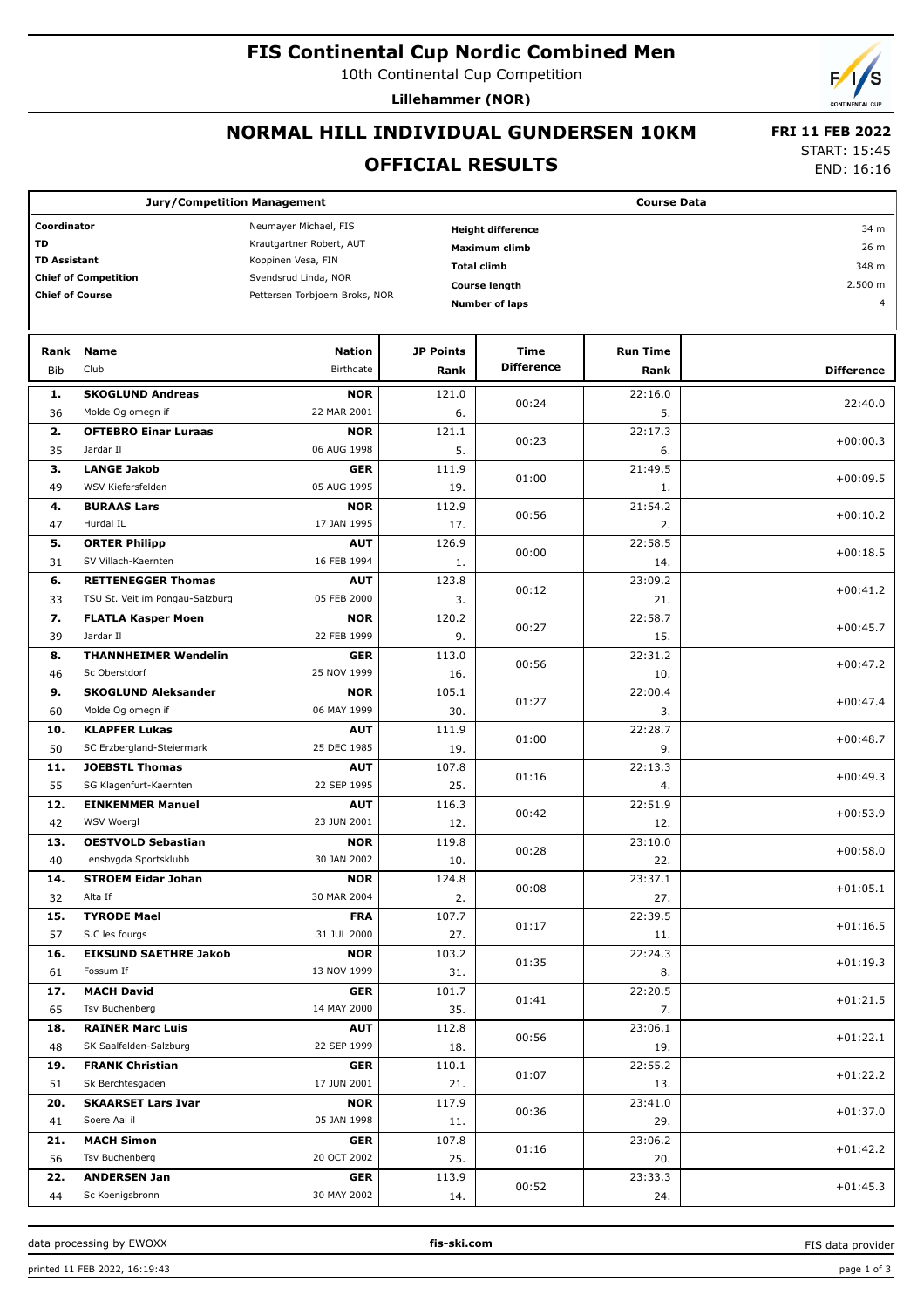### **FIS Continental Cup Nordic Combined Men**

10th Continental Cup Competition

**Lillehammer (NOR)**

# **NORMAL HILL INDIVIDUAL GUNDERSEN 10KM**

START: 15:45 END: 16:16

 **FRI 11 FEB 2022**

### **OFFICIAL RESULTS** Bib **Name** Club Birthdate **Rank Nation Time JP Points Difference Difference Run Time Rank Rank KOLB Florian 23.** 121.0 Nordic Team Absam 37 24 NOV 2001 **AUT** 00:24 24:02.8 31. +01:46.8 6. **VILHELMSEN Emil 24.** 113.3 Mosjoen Il **NOR** 45 18 JUL 1994  $00.54$ 23:33.5  $25$  $+01.47.5$ 15. **HEINIS Marco 25.** 122.0 Olympic Mont d or 34 14 APR 2003 **FRA** 00:20 24:14.3 34. +01:54.3 4. **KARHUMAA Waltteri 26.** 101.8 Ounasvaara Ski club 64 07 JUN 2002 **FIN** 01:40  $23.04.3$ 16. +02:04.3 34. **OBERMEYR Fabio 27.** 100.3 WSC Bad Mitterndorf 66 08 AUG 2000 **AUT** 01:46 23:04.5 17. +02:10.5 36. **SIEGEMUND Nick 28.** 106.9 Vsc Klingenthal 58 12 AUG 2000 **GER** 01:20 23:37.0 26. +02:17.0 28. **29. SKJAERET STROMHAUG Per Eina NOR** | 121.0 Folldal If **NOR** 38 15 FEB 2002 00:24 24:35.1 41.  $+02:19.1$ 6. **BRECL Gasper 30.** 114.4 Ssk Mislinja **SLO** 43 18 NOV 1999 00:50 24:14.4 35. +02:24.4 13. **MALACINSKI Niklas 31.** 102.3 Steamboat Springs Winter Sports Clu 63 07 DEC 2003 **USA**  $01.38$ 23:39.9 28.  $+02.37.9$ 33. **OTTESEN Emil 32.** 108.2 Gausdal Skilag 54 01 JUL 2001 **NOR** 01:15  $74.25.1$ 39. +03:00.1 24. **KOSTNER Aaron 33.** 87.4 GRUPPO SPORTIVO FIAMME ORO 74 08 JUL 1999 **ITA**  $02.38$ 23:05.3 18.  $+03.03.3$ 44. **PAEAEKKOENEN Jesse 34.** 91.8 Puijo Skiclub **FIN** 73 Puijo Skiclub 11 MAR 1999 02:20 23:32.4 23. +03:12.4 43. **HUETTEL Simon 35.** 108.6 Wsv 1922 Weissenstadt 53 04 AUG 1999 **GER**  $01:13$  $74.46.7$ 43.  $+03.19.7$ 23. **MERILAINEN Eelis 36.** 99.4 Jyvaskylan Hiihtoseura 67 17 APR 2004 **FIN** 01:50 24:16.5 37. +03:26.5 37. **ANDREWS Grant** (199.0 ) and the set of the set of the set of the set of the set of the set of the set of the set of the set of the set of the set of the set of the set of the set of the set of the set of the set of the se Steamboat Springs Winter Sports Clu 68 03 DEC 1997 **USA** 01:52  $24.16.3$ 36. +03:28.3 38. **IAKHIN Ernest 38.** 102.7 SDUSHOR 33 Ufa 62 09 JAN 1991 **RUS** 01:37 24:32.1 40. +03:29.1 32. **MUELLER Pascal 39.** 105.3 Einsiedeln **SUI** 59 17 JUL 2001 01:26 25:00.3 44. +03:46.3 29. **MARIOTTI Domenico 40.** 92.2 C.S. ESERCITO 71 09 OCT 2001 **ITA**  $02.19$ 24:18.8 38.  $+03.57.8$ 41. **BRUBAKER Carter 41.** 95.8 Nordic Skiing Association of Anchorage 69 22 DEC 2003 **USA** 02:04 24:45.5 42. +04:09.5 39. **CLARET TOURNIER Samy 42.** 79.6 C.S chamonix 76 20 MAY 1999 **FRA** 03:09 23:47.2 30.  $+04.16.2$ 46. **MICHAUD Tom 43.** 80.8 Union Sportive lamoura 75 11 NOV 2001 **FRA** 03:04 24:04.7 32. +04:28.7 45. **FRANTZ Tate 44.** 108.7 New York ski ed foundation 52 28 MAR 2005 **USA**  $01:13$  $26.226$ 47.  $+04.556$  $22.2$ **TIETAVAINEN Arsi 45.** 72.7 Kiteen Urheilijat **FIN** 79 04 JAN 2004 03:37 24:07.2 33. +05:04.2 49. **KOLGANOV Alexander 46.** 92.1 Moscow **RUS** 72 03 SEP 1999  $02.19$  $75.35.2$ 45.  $+05:14.2$ 42. **ZHIRNOV Eduard 47.** 92.6 Moscow UOR2 Perm 70 27 MAY 2001 **RUS** 02:17 25:40.4 46. +05:17.4  $40<sub>0</sub>$ **SZYNDLAR Pawel 48.** 75.0 SS-R LZS Sokol Szczyrk 78 19 JUL 2000 **POL** 03:28  $27:03.6$ 48. +07:51.6 48.

data processing by EWOXX **fis-ski.com**

FIS data provider